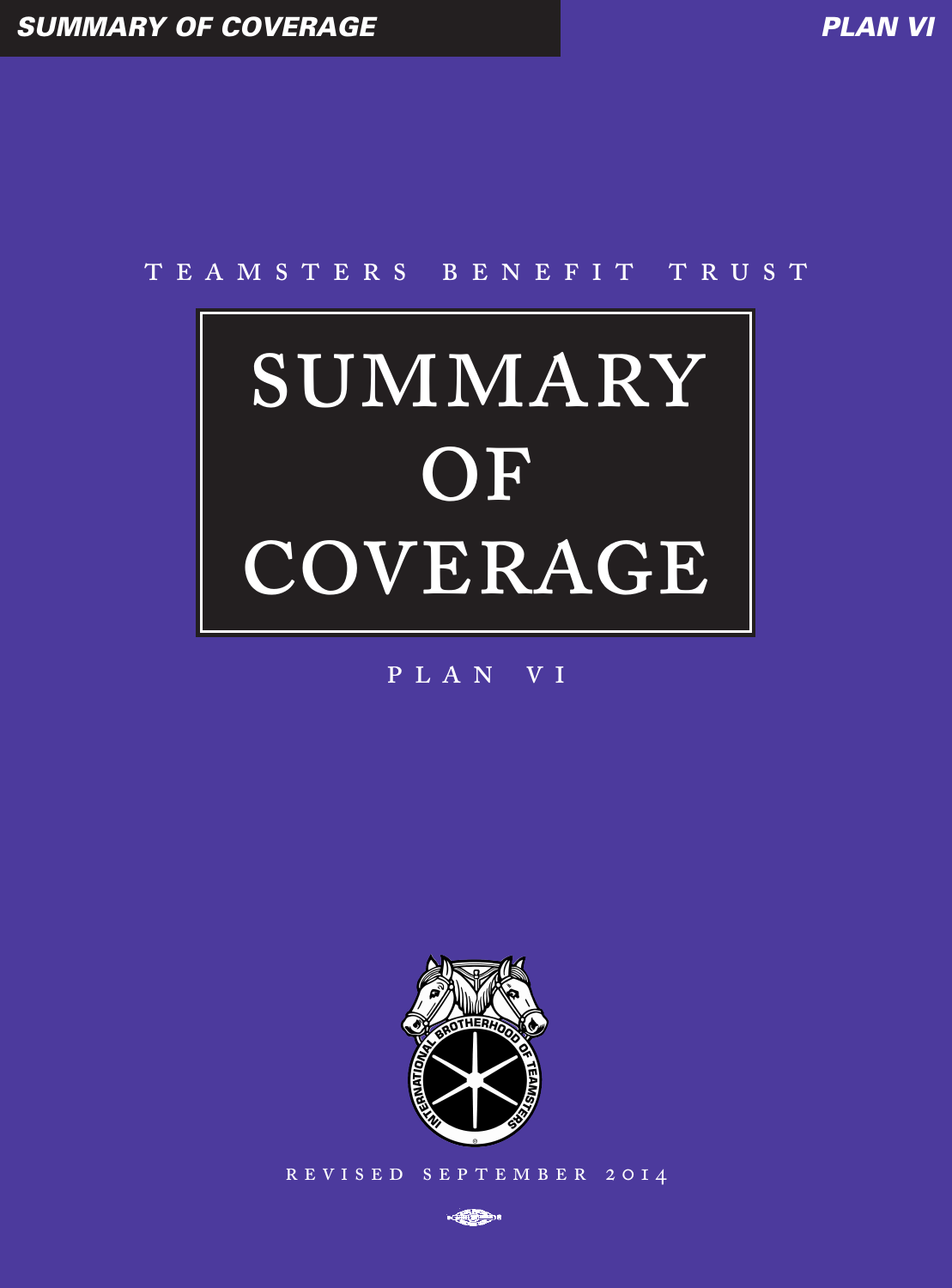# *SUMMARY OF COVERAGE—PLAN VI*

This brochure is a summary of Teamsters Benefit Trust (TBT) benefits and is intended only to highlight benefits. For a more complete description of Plan benefits and eligibility rules, refer to the enclosed *Guide to Your Benefits*. This brochure is not a guarantee of eligibility or employment.

# *Enrollment*

You can enroll if you are covered under a Union Contract that provides for TBT Plan VI participation as long as you satisfy the eligibility requirements described in the enclosed *Guide to Your Benefits* and your Employer makes the required contributions. All required enrollment forms (including a Kaiser application if you choose the Kaiser HMO) must be received by the TBT Plan Administration Office before coverage begins.

# *Medical Options*

You may choose the Indemnity Medical option or one of the Health Maintenance Organizations (HMOs) available where you live (currently the Kaiser HMO option) by completing a *Medical Option Form* (see the *Enrollment Materials* folder). The *Comparison of Medical Benefits* folder highlights coverage under the Indemnity Medical option and the Kaiser HMO option. The Kaiser HMO option provides a separate *Evidence of Coverage* available through the TBT Plan Administration Office. **Note:** *To choose the Kaiser HMO option, you must live within the HMO's service area. To determine whether you qualify for HMO coverage, call the Kaiser customer service number printed on the last page.*

# *Preferred Provider Organization (PPO) Network*

If you choose the Indemnity Medical option, amounts paid on your claims are higher when you take advantage of the Anthem Blue Cross network of preferred providers (called a PPO). PPO hospitals, doctors, clinics and medical labs agree by contract to accept reduced rates and fee ceilings (which means important savings to TBT and you).

**Note:** The PPO coverage rates only apply when you are treated by PPO providers who have agreed to accept lower contracted rates. See the *Guide to Your Benefits* for more information.

When you are treated by non-PPO providers, claims are paid based on a percentage of Usual, Customary and Reasonable (UCR) charges—which usually means you will pay more outof-pocket costs when you do not use PPO providers.

It's your responsibility to make sure that you are treated by PPO providers if you want benefits to be paid at the PPO rates. The chart inside shows the difference between PPO and non-PPO benefits under the Indemnity Medical option.

To locate the nearest PPO hospitals, surgery centers, doctors, medical labs and clinics, contact Anthem Blue Cross at (888) 887-3725. Since participating providers change often, always confirm that a doctor or hospital is a PPO provider before receiving services.

# *PPO Network for Non-California Residents*

If you live outside California, the Indemnity Medical Option participates in another network of preferred providers outside of California. For Pre-admission Certification, except for alcoholism or chemical dependency, phone Anthem Blue Cross at (800) 274-7767. To locate the nearest PPO hospital, you must call the Blue Cross Blue Shield Nationwide network toll-free at (800) 810-2583.

# *Out-of-State Providers*

California residents can verify that their provider is in the PPO by calling (888) 887-3725 toll-free. Non-California residents can verify that their provider is in the PPO by calling (800) 810-2583 toll-free.

# *Pre-admission Certification and Utilization Review*

The Indemnity Medical option pays for medically necessary services and supplies authorized by a licensed doctor for treatment of illness or injury. Pre-admission Certification and Utilization Review procedures are required to determine medical necessity for all non-emergency hospital stays and within 72 hours of an emergency admission. California and non-California participants must call Anthem Blue Cross Life and Health at (800) 274-7767. (For alcoholism or chemical dependency treatment, see the next page).

Failure to obtain Pre-admission Certification may result in a reduction of benefits. Charges for non-certified hospital days are not covered under the Plan. Utilization Review is also required by Anthem Blue Cross to monitor in-hospital services and related charges even if you were admitted in an emergency.

# *Alcohol or Chemical Dependency Benefit Review*

The Teamsters Assistance Program (TAP) is the Plan's review organization to oversee all *alcohol and chemical dependency treatment*. TAP must pre-authorize and review such treatment or it will not be covered. Before seeking treatment, call the Teamsters Assistance Program (TAP) at (510) 562-3600 or (800) 253-TEAM.

# *When to Call*

Notify Anthem Blue Cross (or TAP if applicable) when your doctor schedules an inpatient stay. You, your doctor and the hospital will receive a written follow-up notice from Anthem Blue Cross by mail. If you have not received a notice, you should verify that Pre-admission Certification has been conducted before going to the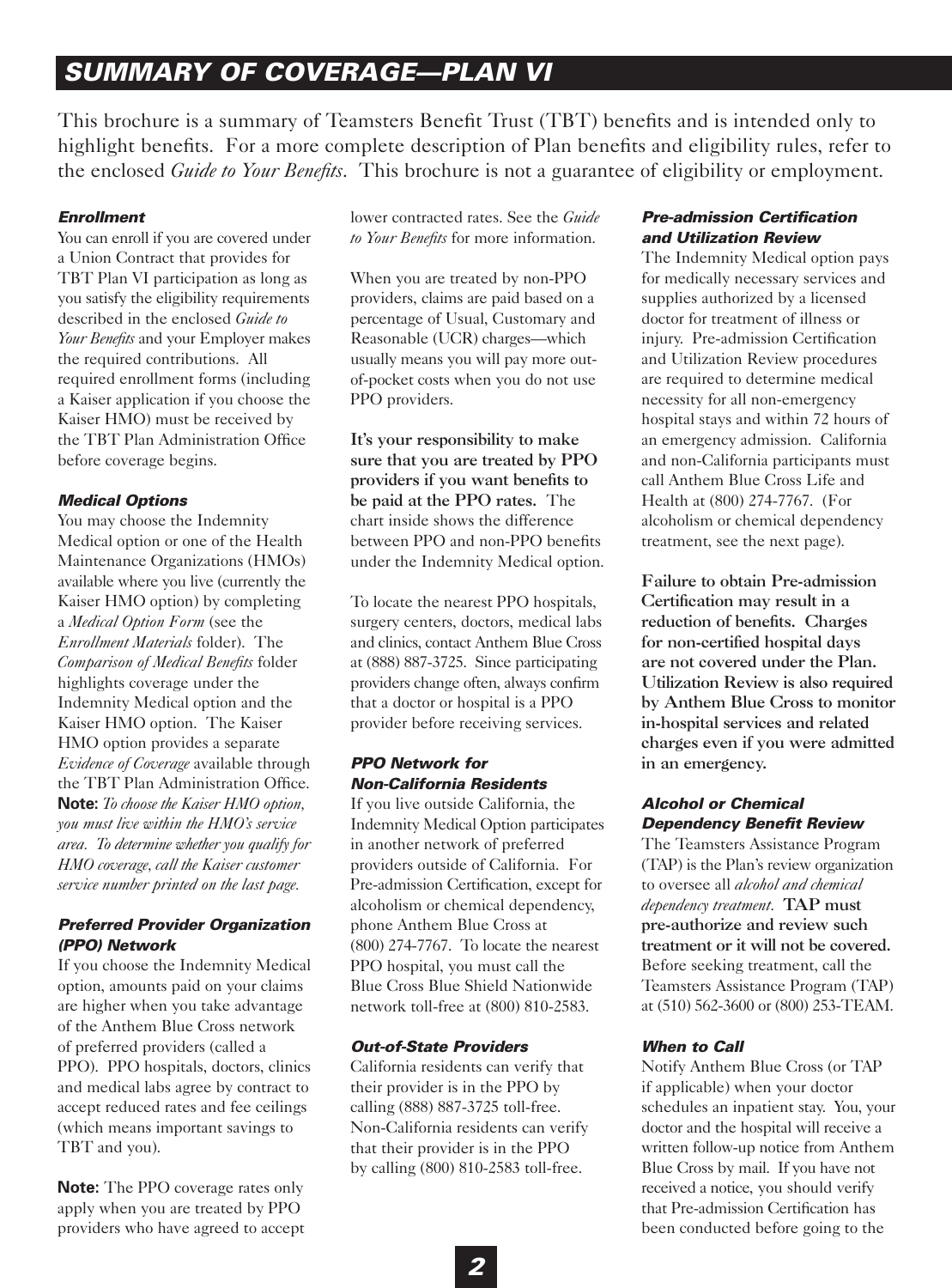hospital. Check with Anthem Blue Cross (or TAP if applicable) in advance. Remember, if Anthem Blue Cross determines that hospitalization is not necessary—or that hospital services are not medically necessary—you, your doctor and the hospital will be informed by Anthem Blue Cross.

Anthem Blue Cross will contact your doctor to confirm the need for hospitalization and write to tell you whether your hospital stay has been certified and, if so, for how long. The Plan does not cover charges for days in a hospital that have not been pre-certified by Blue Cross.

# *Dental Options*

Your TBT Plan offers a choice of dental options. The Indemnity Dental option (Delta Dental) is explained in this summary. See the *Comparison of Dental Benefits* for highlights of other dental options.

You must complete the *Dental Option Form* (mailed with your TBT enrollment materials) to apply for dental coverage. **Note:** New employees may only choose Option 2 (Bright Now! Dental) or Option 3 (Pacific Union Dental) until a waiting period is satisfied. Option 1 (the Indemnity Dental option) is not available until one year following your first Open Enrollment period, which begins 12 months after your initial hire date (unless you meet one of the exceptions listed on the back of your *Dental Option Form*).

# *Limitations and Exclusions*

Each TBT medical and dental option has unique limitations and exclusions and claim review and denial procedures that are described in the *Guide to Your Benefits*. HMO limitations are described in the *Evidence of Coverage and Disclosure* form provided by the HMO. Copies of these materials are available through the TBT Plan Administration Office. If you have questions about your eligibility or benefits, contact the TBT Plan Administration Office at (510) 796-4676 or (800) 533-0119.

# *Prescription Drugs for Kaiser Participants*

Plan VI requires that participants who enroll in the Kaiser HMO use only Kaiser facility pharmacies (except for an eligible out-of-area emergency). Outpatient prescription drug benefits are only provided by the Kaiser HMO facility or mail service (after the applicable copayment)—rather than through the TBT Indemnity Medical option prescription drug benefits.

See the Plan VI *Comparison of Medical Benefits* and the separate Kaiser material including the *Evidence of Coverage and Disclosure* form.

# *Plan Change or Termination*

TBT reserves the right to change or terminate the Plan at any time.

If benefit changes are made, you will be notified at the home mailing address you have listed with the TBT Plan Administration Office. If your covered spouse or dependents do not live with you, let them know that all TBT mail will be sent to your address.

# *Extension of Benefits While Totally Disabled*

If you are eligible but rendered unable to work because you become totally disabled as a result of an illness or injury (see *What is Total Disability?* in the *Guide to Your Benefits*), coverage for you and your covered dependents will continue for up to three months.

Coverage is not automatic. You must apply for the extension of benefits by filling out and submitting the required forms to the TBT Plan Administration Office. Contact the Administration office at (800) 533-0119 and ask for the Disability Department as soon as your physician has determined you will be out on disability.

# *Extension of Benefits Requirements*

You must become totally disabled while eligible under your TBT

Employer-paid Plan. Proof of disability must be provided by your doctor before benefits begin. Periods of disability from the same condition that are not separated by two weeks of full-time covered work, or from two or more conditions not separated by return to full-time covered work, are considered to be *one period of disability*.

Benefits are not paid for any injury or illness while you are not under a doctor's care or for any period of disability that began before you were eligible for coverage.

In all cases, benefits are not paid for a disability that begins in a month when you were not eligible under TBT Plan VI.

# Filing a Claim:

- *1.* Request a *Proof of Disability Claim Form* by calling the TBT Plan Administration Office at 800-533-0119.
- *2.* Fill out your portion of the form and have your doctor complete the bottom portion.
- *3.* Send the completed form to the TBT Plan Administration Office at the address printed on the form.

# *Open Enrollment*

You can change your TBT medical and dental options once a year. Open Enrollment takes place from January 1 through December 31. After your initial election of medical and dental options, you may change them once every 12 months. See the *Guide to Your Benefits*, page 8.

# *Eligibility and Benefit Questions*

Contact the TBT Plan Administration Office at (510) 796-4676 or (800) 533-0119. **Note:** Only the TBT Plan Administration Office can verify eligibility and coverage. Statements or documents provided by other sources such as your Employer or Local Union are not binding on TBT.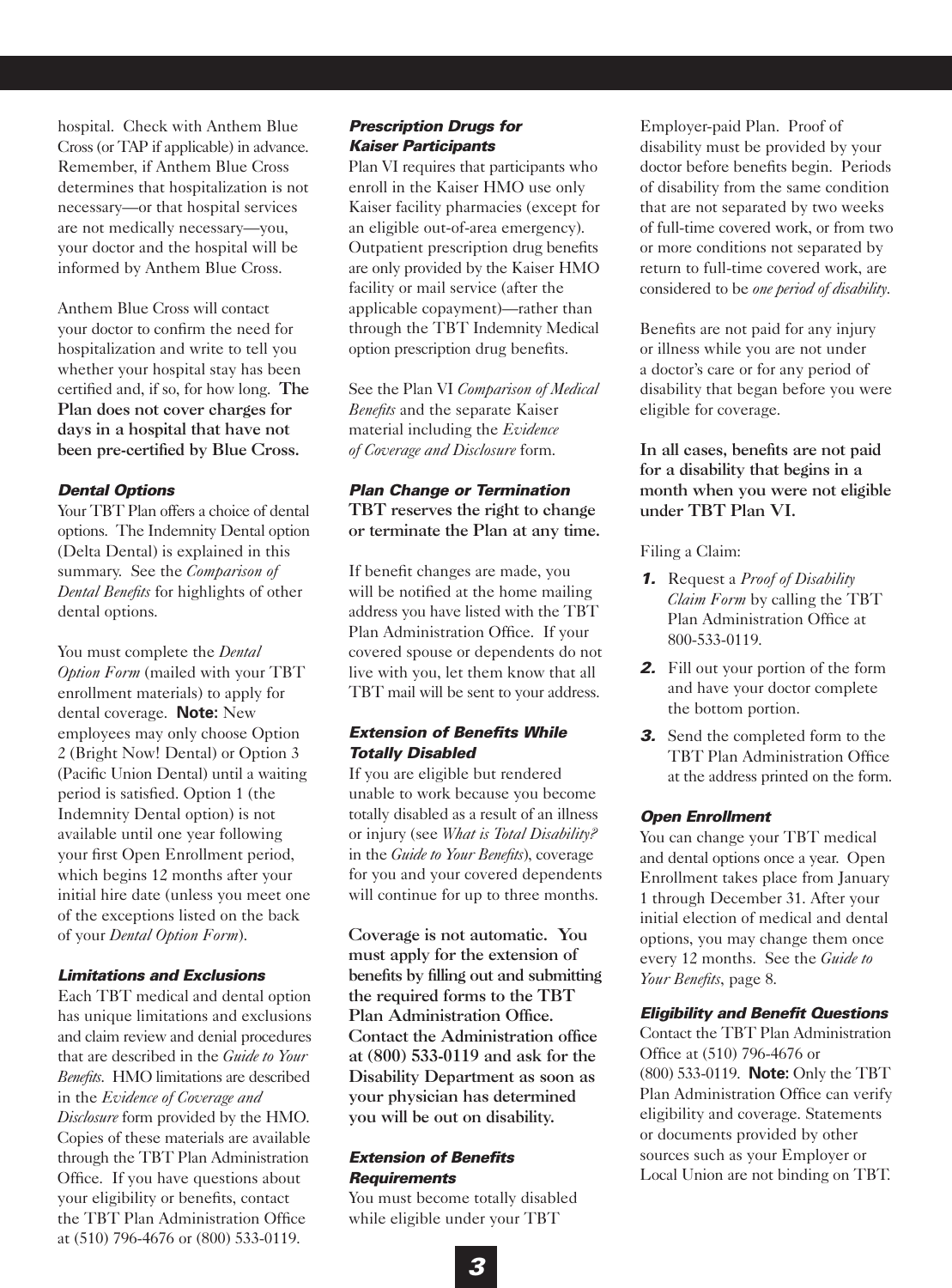# *TEAMSTERS BENEFIT TRUST (TBT)*

| 1. INDEMNITY MEDICAL OPTION                                                                                         | Room and board (within 7 days of in-hospital stay                                                         |
|---------------------------------------------------------------------------------------------------------------------|-----------------------------------------------------------------------------------------------------------|
| (For You and Your Covered Dependents)                                                                               | of 5 or more days)<br>Per disability maximum<br>60 days                                                   |
| Pays for medically necessary services and supplies                                                                  | PPO.<br>80% to \$15,000 per calendar year;                                                                |
| authorized by a licensed doctor for treatment of illness<br>or injury for you and your covered dependents.          | 100% thereafter<br>Non-PPO<br>80% of UCR to \$15,000 per                                                  |
| Calendar year maximum<br>\$2,000,000                                                                                | calendar year; 100% of UCR thereafter                                                                     |
| Deductible per calendar year                                                                                        | <b>H. MENTAL HEALTH SERVICES</b>                                                                          |
| (combined medical/prescription drug)<br><b>PPO</b><br>\$250 per covered person/                                     | —IN-HOSPITAL                                                                                              |
| \$500 family maximum                                                                                                | Maximum inpatient days<br>Per calendar year<br>30 days                                                    |
| $Non-PPO$<br>\$500 per covered person/<br>\$1,000 family maximum                                                    | Per lifetime<br>60 days                                                                                   |
| Any part of the deductible<br>Carryover                                                                             | PPO (not subject to deductible) <b>80% to \$15,000</b>                                                    |
| satisfied in the last three calendar months will                                                                    | per calendar year; 100% thereafter<br>Non-PPO (subject to deductible)<br><b>50% of UCR</b>                |
| also apply to next calendar year deductible<br><b>A. HOSPITAL BENEFITS</b>                                          | <b>I. MENTAL HEALTH SERVICES</b>                                                                          |
| Note: All in-hospital care must be pre-authorized and                                                               | -IN MEDICAL OFFICES                                                                                       |
| monitored by the Plan's Review Organization. Pre-                                                                   | Up to 20 visits per calendar year<br>50% to \$15,000 per calendar year;<br>PPO.                           |
| admission certification is required for all non-emergency<br>hospital stays. In an emergency, call within 72 hours. | 100% thereafter                                                                                           |
| Inpatient                                                                                                           | Non-PPO<br>50% of UCR to \$15,000 per<br>calendar year; 100% of UCR thereafter                            |
| PPO (not subject to deductible)<br>80% to                                                                           | <b>J. ALCOHOL OR CHEMICAL</b>                                                                             |
| \$15,000 per calendar year; 100% thereafter<br>Non-PPO (subject to deductible)                                      | <b>DEPENDENCY TREATMENT</b>                                                                               |
| <b>50% of UCR</b>                                                                                                   | (Not Subject to Deductible)                                                                               |
| Outpatient<br>PPO (subject to deductible) 80% to \$15,000                                                           | Must be pre-authorized and monitored by                                                                   |
| per calendar year; 100% thereafter                                                                                  | Teamsters Assistance Program (TAP)<br>Lifetime maximum                                                    |
| Non-PPO (subject to deductible)                                                                                     | 2 treatments subject to UCR                                                                               |
| 50% of UCR to \$15,000 per<br>calendar year; 100% of UCR thereafter                                                 | Per treatment covered expense max.<br><b>None</b><br>First treatment<br>100%                              |
| Emergency Care (If accident, within 24 hours)                                                                       | 80%<br>Second treatment                                                                                   |
| Inpatient<br>PPO (not subject to deductible)<br>100%                                                                | Note: The 20% copayment for second treatment is not<br>a covered expense and will not apply toward your   |
| Non-PPO (not subject to deductible)                                                                                 | copayment maximum for the calendar year.                                                                  |
| <b>80% of UCR</b><br>Outpatient                                                                                     | <b>K. CHIROPRACTIC TREATMENT</b>                                                                          |
| PPO (not subject to deductible)<br>80%                                                                              | <b>None</b><br>Calendar year maximum                                                                      |
|                                                                                                                     |                                                                                                           |
| Non-PPO (not subject to deductible)                                                                                 | Per visit covered expense<br><b>None</b>                                                                  |
| 80% of UCR to \$15,000 per<br>calendar year; 100% of UCR thereafter                                                 | PPO (not subject to deductible) 80% to \$15,000<br>per calendar year; 100% thereafter                     |
| <b>B. AMBULANCE</b>                                                                                                 | Non-PPO (subject to deductible)<br><b>50% of UCR</b><br>to \$15,000 per calendar year;                    |
| <b>PPO</b><br>80% to \$15,000 per calendar year;                                                                    | 100% of UCR thereafter                                                                                    |
| 100% thereafter<br>$Non-PPO$<br>80% of UCR to \$15,000 per                                                          | <b>2. PRESCRIPTION DRUGS THROUGH</b>                                                                      |
| calendar year; 100% of UCR thereafter                                                                               | <b>PRESCRIPTION SOLUTIONS OPTUM Rx</b>                                                                    |
| <b>C. SURGERY (PHYSICIAN SERVICES)</b>                                                                              | (For You and Your Covered Dependents)<br>Under the Indemnity Medical option, outpatient prescription      |
| <b>PPO</b><br>80% to \$15,000 per calendar year;                                                                    | drugs are provided by reimbursement through the TBT                                                       |
| 100% thereafter<br>Non-PPO<br>50% of UCR to \$15,000 per                                                            | Plan Administration Office (after medical/prescription                                                    |
| calendar year; 100% of UCR thereafter                                                                               | drug deductible is met) through OptumRx as follows:<br>• Drugs from Prescription Solutions retail or      |
| D. DOCTOR VISITS                                                                                                    | mail service pharmacy (by reimbursement                                                                   |
| Inpatient                                                                                                           | through TBT)<br>80% to \$15,000 per calendar year;                                                        |
| <b>PPO</b><br>80% to \$15,000 per calendar year;<br>100% thereafter                                                 | 100% thereafter                                                                                           |
| $Non-PPO$<br>50% of UCR to \$15,000 per                                                                             | • If you (or your doctor) order a brand name<br>drug (when a generic equivalent is available),            |
| calendar year; 100% of UCR thereafter<br>Outpatient                                                                 | you also pay the difference between generic                                                               |
| PPO (after \$10 copayment)<br>100%                                                                                  | and brand name.                                                                                           |
| Non-PPO<br>50% of UCR to \$15,000 per<br>calendar year; 100% of UCR thereafter                                      | Mail Service Program: Prescriptions ordered<br>through the Prescription Solutions Mail Service            |
| <b>E. PREVENTIVE CARE</b>                                                                                           | Program (100-day supply). After the first two                                                             |
| Routine physical exams and related x-ray and lab work,                                                              | prescriptions/refills are ordered through retail,<br>future refills must be ordered through mail service. |
| pap tests, routine mammograms (see Section F. below),                                                               | Outpatient drugs through non-Prescription                                                                 |
| PSA tests for detection of prostate cancer, flu shots,<br>routine pediatric exams and shots recommended by the      | <b>50% of UCR</b><br>Solutions pharmacy                                                                   |
| <b>U.S. Preventive Services TaskForce.</b>                                                                          | Specialty Pharmacy Program: Most injectable<br>medications are only covered through the mail order        |
| Calendar year maximum<br><b>None</b><br><b>PPO</b><br>100%                                                          | Specialty Pharmacy Program (30-day supply).                                                               |
| Non-PPO<br>80% of UCR                                                                                               | See Guide to Your Benefits.                                                                               |

PPO *80% to \$15,000 per calendar year;*

Non-PPO *50% of UCR to \$15,000 per calendar year; 100% of UCR thereafter*

*100% thereafter*

*Kaiser Participants:* If you are enrolled in the Kaiser Medical Option, your prescriptions must be filled at a Kaiser facility pharmacy or mail service. You must also use their drug formulary's list of approved medications for their pharmacy in your service area. See *Prescription Drugs for Kaiser Participants* on previous page.

## *3. DENTAL BENEFITS (For You and Your Covered Dependents)*

*See the Dental Options section on page 2 for details about your Plan's dental options and the waiting period for new TBT participants. The Comparison of Dental Benefits folder briefly explains each dental option. Contact the TBT Plan Administration Office for information about dental eligibility and enrollment packets for Dental Options 2 and 3.*

## *Provided through the Indemnity Dental option—Option 1*

*Note: Dental benefits for new employees are limited during the first six months of coverage to exams, cleanings, x-rays and simple fillings.*

| Calendar year maximum per covered person \$1,000 |                   |
|--------------------------------------------------|-------------------|
| Deductible per calendar year                     |                   |
| (except routine preventive care):                |                   |
| Per covered person                               | \$100             |
| Family maximum                                   | <b>None</b>       |
| Delta participating dentist                      |                   |
| Covered services for preventive and basic        |                   |
| dental expenses                                  | 80%               |
| Covered services for major expenses              | 70%               |
| Non-Delta participating dentist                  |                   |
| Covered services for preventive, basic and       |                   |
| major care                                       | <b>70% of UCR</b> |
|                                                  |                   |

*Note: For temporomandibular joint dysfunction, the Plan pays 50% of covered charges under the Indemnity Dental option up to a lifetime maximum of \$1,000. See the Guide to Your Benefits.*

Orthodontia

Covered services (only under dental options 2 or 3): See the *Comparison of Dental Benefits* for age limits and details.

## *4. VISION CARE BENEFITS (For You and Your Covered Dependents)*

| Provided through the Vision Service Plan (VSP) network<br>See Vision Care section of the Guide to Your Benefits. |                   |
|------------------------------------------------------------------------------------------------------------------|-------------------|
| Deductible                                                                                                       | <b>None</b>       |
| VSP eye care professional                                                                                        | 100% of           |
|                                                                                                                  | covered charges   |
| Frequency of service:                                                                                            |                   |
| Vision exam                                                                                                      | once in 12 months |
| Lenses                                                                                                           | once in 12 months |
| <b>Basic frames</b>                                                                                              | once in 24 months |

See Vision Care section of *Guide to Your Benefits* for: \* Non-VSP eye care professional benefits

- Contact lens benefits
- Cosmetic options

*Note: Non-VSP provider benefits are limited.*

## *5. LIFE INSURANCE BENEFIT (For You Only)*

*Survivors must file claim within 12 calendar months of event* Your death *\$5,000*

### *6. ACCIDENTAL DEATH & DISMEMBERMENT (For You Only)*

*Survivors must file claim within 12 calendar months of event*

| Your accidental dismemberment: |         |
|--------------------------------|---------|
| Your accidental death          | \$5,000 |
| Both hands or feet             | \$5,000 |
| Both eyes                      | \$5,000 |
| One hand and one foot          | \$5,000 |
| One hand and one eye           | \$5,000 |
| One hand or one foot           | \$2,500 |
| One eye                        | \$2,500 |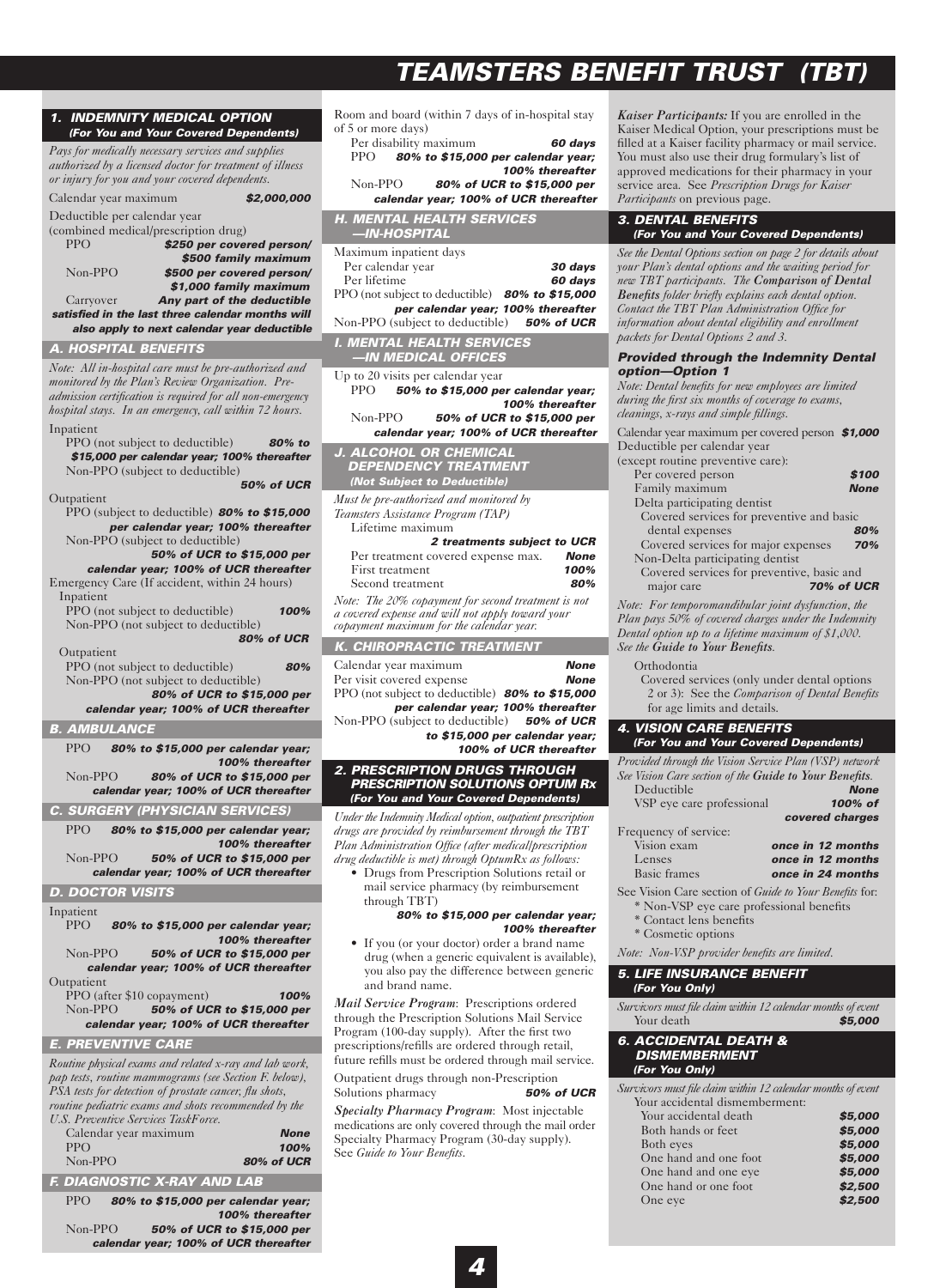# *BOARD OF TRUSTEES*

# *Union Trustees*

Rome A. Aloise, Co-Chairman Teamsters Benefit Trust Secretary-Treasurer Warehouse, Mail Order, Retail Employees and Wholesale Liquor Salespersons Teamsters Local Union No. 853 2100 Merced Street, Suite B San Leandro, CA 94577-3247

# Carlos Borba

President Teamsters, Chauffeurs, Warehousemen and Helpers Teamsters Local Union No. 315 445 Nebraska Street Vallejo, CA 94590-3830

# Don E. Garcia

Secretary-Treasurer General Truck Drivers, Warehousemen, Helpers and Automotive Employees Teamsters Local Union No. 315 2727 Alhambra Avenue Martinez, CA 94553-3120

# Bill Hoyt

Secretary-Treasurer Teamsters, Freight, Construction, General Drivers, Warehousemen and Helpers Teamsters Local Union No. 287 1452 North Fourth Street San Jose, CA 95112-4778

# Robert Morales

Secretary-Treasurer Sanitary Truck Drivers and Helpers Teamsters Local Union No. 350 295 89th Street, Suite 304 Cedar Hill Office Building Daly City, CA 94015-1656

# Ron Paredes

Trustee, Teamsters Benefit Trust c/o Lipman Insurance Administrators, Inc. 39420 Liberty Street, Suite 260 Fremont, CA 94538-2200

# Sam Rosas

Secretary-Treasurer General Teamsters Teamsters Local Union No. 439 1531 E. Fremont Street Stockton, CA 95205-4458

# *Employer Trustees*

Keith Fleming, Co-Chairman Teamsters Benefit Trust Chairman of the Board IEDA 2200 Powell Street, Suite 1000 Emeryville, CA 94608-1809

# William Albanese

President Central Concrete Supply 755 Stockton Avenue San Jose, CA 95126-1839

# Richard Jordan

Trustee, Teamsters Benefit Trust c/o Lipman Insurance Administrators, Inc. 39420 Liberty Street, Suite 260 Fremont, CA 94538-2200

# Richard Murphy

Trustee, Teamsters Benefit Trust c/o Lipman Insurance Administrators, Inc. 39420 Liberty Street, Suite 260 Fremont, CA 94538-2200

# Jeanette Paige

Director of Human Resources Southern Wine & Spirits of Northern California 33321 Dowe Avenue Union City, CA 94587-2033

# Bill Rossi

Trustee, Teamsters Benefit Trust c/o Lipman Insurance Administrators, Inc. 39420 Liberty Street, Suite 260 Fremont, CA 94538-2200

# Chris Servi Group Controller United Parcel Service (UPS) 2222 17th Street, 4th floor San Francisco, CA 94103-5015